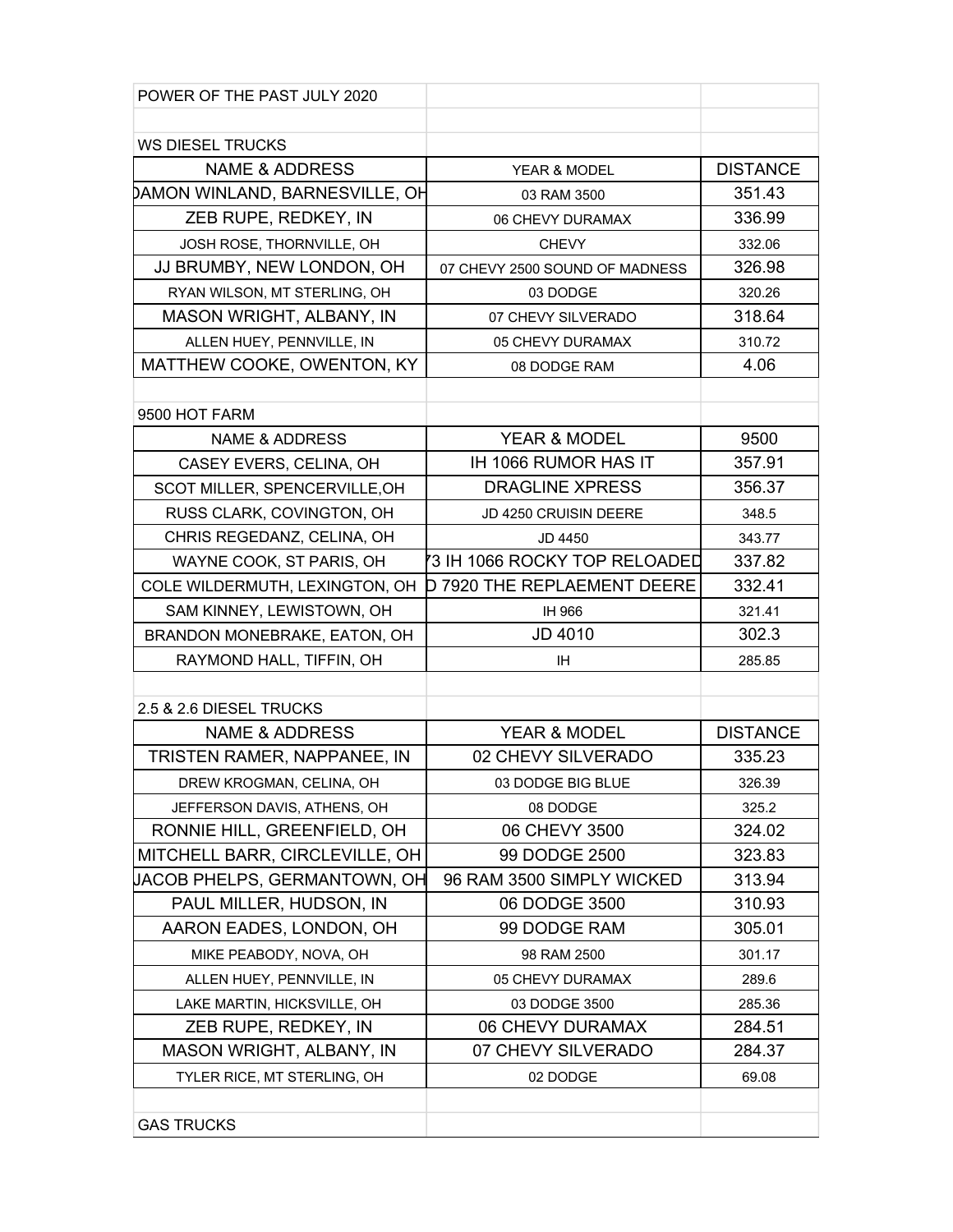| <b>NAME &amp; ADDRESS</b>      | YEAR & MODEL                    | <b>DISTANCE</b> |
|--------------------------------|---------------------------------|-----------------|
| TED WALKER, SOMERVILLE, OH     | 08 GMC                          | 350.95          |
| TRAVIS CENTERS, BURLINGTON, KY | FARM BOYZ FROM HELL             | 345.27          |
| TAYLOR MCCREERY, MUNCIE, IN    | 79 FORD                         | 344.82          |
| TIM HUDWALL, OWENTON, KY       | 84 CHEVY                        | 342.59          |
| JOHN GILBERT, DECATUR, IN      | 95 FORD                         | 338.69          |
| RANDY ANDREWS, DECATUR, IN     | 78 CHEVY                        | 329.16          |
| <b>GLEN DEATON, CAMDEN, OH</b> | 02 CHEVY                        | 327.68          |
| KURTIS WHITESEL, UC, IN        | 76 CHEVY "CORNSTALK EXPRESS II" | 327.56          |
| EUGENE SCHOENLEIN, WAPAK, OH   | 76 FORD                         | 321.11          |
| RUSS WERNER, CENTERVILLE, IN   | 87 CHEVY ALL IN                 | 301.72          |
| <b>GARY RUDD, WESTPORT, IN</b> | 86 K30 CHEVY IRON BOWTIE        | 265.16          |
| DEREK ANDREWS, DECATUR, IN     | 73 CHEVY                        | 96.43           |
|                                |                                 |                 |
| 6200 NATURAL ASPIRATED         |                                 |                 |
| <b>NAME &amp; ADDRESS</b>      | YEAR & MODEL                    | <b>DISTANCE</b> |
| MIKE PATTERSON, MODOC, IN      | <b>CASE 970</b>                 | 320.53          |
| BILL DOWNING, CENTERVILLE, IN  | <b>55 OLIVER 88</b>             | 311.65          |
| BOB RHOADES, CENTERVILLE, IN   | 58 IH 460                       | 300.75          |
| KENT BUTLER, ELWOOD, IN        | 55 M&M GBD                      | 300.29          |
| MIKE CLRK, RUSHVILLE, IN       | 52 OLIVER 88                    | 291.04          |
|                                |                                 |                 |
| V8 HOT RODS                    |                                 |                 |
| <b>NAME &amp; ADDRESS</b>      | YEAR & MODEL                    | <b>DISTANCE</b> |
| BOB ZAENKERT, OKENA, OH        | <b>JD 730</b>                   | 333.39          |
| BARNEY TAYLOR, FLETCHER, OH    | IHC 656 "HOT ROD HARVESTER"     | 325.37          |
| JACOB UNGER, EATON, OH         | <b>CASE 1030</b>                | 320.29          |
| BOB ZAENKERT, OKEANA, OH       | <b>JD 4020</b>                  | 319.57          |
| JEFF SHAW, MT VICTORY, OH      | OLIVER 88                       | 316.74          |
| TIM TAYLOR, MIDDLETOWN, OH     | IH 560                          | 315.47          |
| BEN HOLTHAUS, ANNA, OH         | 62 FARMALL 560                  | 308.02          |
| TED WELBAUM, LAURA, OH         | 51 FARMALL M                    | 306.04          |
| TREVOR ZAENKERT, OKEANA, OH    | 62 CS 880 "LIFE CHANGER"        | 299.09          |
| RALPH REECE, W MAN, OH         | MH 44                           | 297.03          |
|                                |                                 |                 |
| 9000 FARM STOCK                |                                 |                 |
| <b>NAME &amp; ADDRESS</b>      | YEAR & MODEL                    | <b>DISTANCE</b> |
| CORY SMITH, TRENTON, OH        | IH 1066                         | 346.03          |
| SCOTT PATTERSON, FARMLAND, IN  | 68 CASE 1030                    | 338.5           |
| ROB HESTER, EATON, OH          | FARMALL 806                     | 327.03          |
| NEAL COTTINGIM, EATON, OH      | MF 8480                         | 320.98          |
| JOHN MOORE, CLARE, MI          | 63 JD 4010                      | 296.27          |
| JACK BINGHAM, GREENVILLE, OH   | 72 JD                           | -1              |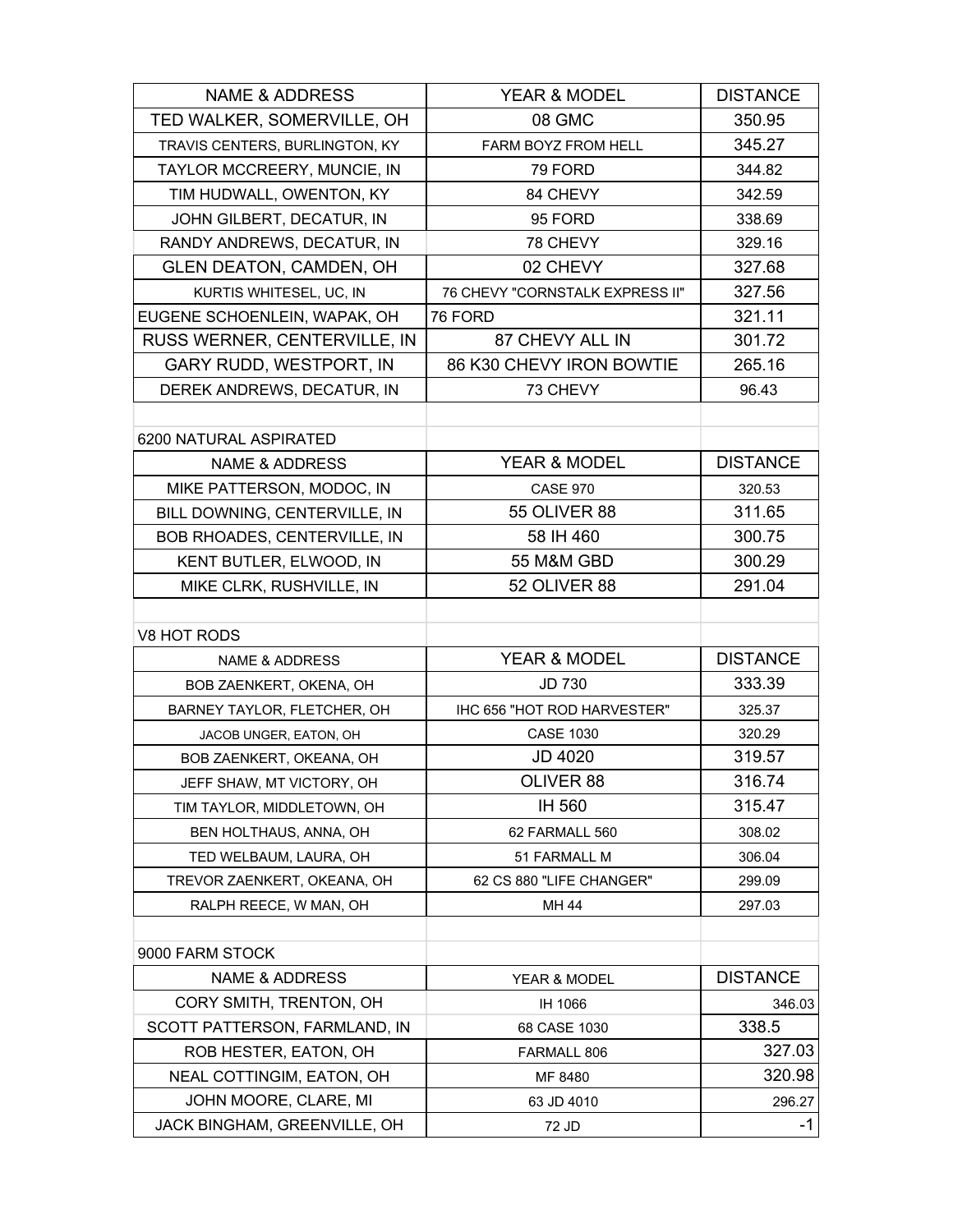| 4500 ANTIQUES                      |                         |                 |
|------------------------------------|-------------------------|-----------------|
| NAME & ADDRESS                     | YEAR & MODEL            | <b>DISTANCE</b> |
| DAN BROWN, RUSHVILLE, IN           | 58 FARMALL 460          | 302.99          |
| DAVID RISSELMAN, RUSHVILLE, IN     | 59 FARMALL 460          | 300.12          |
| LEONARD HOLDHEIDE, MARIA STEIN, OH | 52 OLIVER 88            | 261.14          |
| NATE LAFUZE, ?                     | ?                       | 257.71          |
| BRADY ANDERSON, TROY, OH           | 59 FARMALL 460          | 256.27          |
| DUANE RISSELMAN, CONNERSVILLE, IN  | 50 MM                   | 256.19          |
| GARY HUMMEL, NEW WESTON, OH        | 53 COCKSHUTT 50         | 253.2           |
| JONATHAN TERHAAR, WILLAMSBURG IN   | 36 FARMALL F20          | 245.3           |
| WARREN TOWNSEND, MUNITH, MI        | 49 OLIVER 88            | 240.95          |
| RON GAUDING, BOLIVAR, OH           | <b>COCKSHUTT</b>        | 237.95          |
| COLTON JAMES, CAMDEN, OH           | 41 FARMALL H            | 175.02          |
| JULIE SEBRING, GREENVILLE, OH      | <b>48 FARMALL M</b>     | 170.18          |
| HANK STEINMETZ, GREENVILLE, OH     | 49 MM UTE               | 164.19          |
| JEFF REED, OWOSSO, MI              | <b>52 OLIVER 77</b>     | 145.25          |
|                                    |                         |                 |
| 5000 ANTIQUES                      |                         |                 |
| <b>NAME &amp; ADDRESS</b>          | YEAR & MODEL            | <b>DISTANCE</b> |
| DAN BROWN, RUSHVILLE, IN           | 58 FARMALL 460          | 253.27          |
| DAVID RISSELMAN, RUSHVILLE, IN     | 59 FARMALL 460          | 252.98          |
| JANE RISSELMAN CONNERSVILLE, I     | 50 MM                   | 251.14          |
| LLOYD LEE, ELDORADO, OH            | 54 FORDSON MAJOR DIESEL | 247.86          |
| TOMMY CARR, RIDGEVILLE, IN         | 53 MM UBE PROPANE       | 247.82          |
| BRADY ANDERSON, TROY, OH           | 59 FARMALL 460          | 246.09          |
| HANK STEINMETZ, GREENVILLE, OH     | 49 MM UTE               | 244.14          |
| BOB WILLS, ?                       | 49 JD A                 | 243.01          |
| RYAN MCRILL, CAMDEN, OH            | 47 CASE DC3             | 242.87          |
| JIM ROSE, BROOKVILLE, OH           | FARMALL 460             | 241.92          |
| ONARD HOLDHEIDE, MARIA STEIN, (    | 52 OLIVER 88            | 240.01          |
| JANE RISSELMAN, CONNERSVILLE,      | 50 MM "CHUCK"           | 239.88          |
| JULIE SEBRING, GREENVILLE, OH      | 48 FARMALL M2           | 225.35          |
| GLEE ANN WILLS, UC, OH             | 46 JD A                 | 217.93          |
| JEFF REED, OWOSSO, MI              | <b>52 OLIVER 77</b>     | 216.37          |
| TOBY LAFUZE, ?                     | ?                       | 206.72          |
| GARY HUMMEL, NEW WESTON, OH        | 51 COCKSHUTT 40         | 205.57          |
| WARAREN TOWNSEND, MUNITH, M        | 49 OLIVER 88            | 198.21          |
| NATE LAFUZE, ?                     | ?                       | 150.5           |
| COLTON JAMES, 41 FARMALL H         |                         | 112.74          |
|                                    |                         |                 |
| 5250 ANTIQUES                      |                         |                 |
| <b>NAME &amp; ADDRESS</b>          | YEAR & MODEL            | <b>DISTANCE</b> |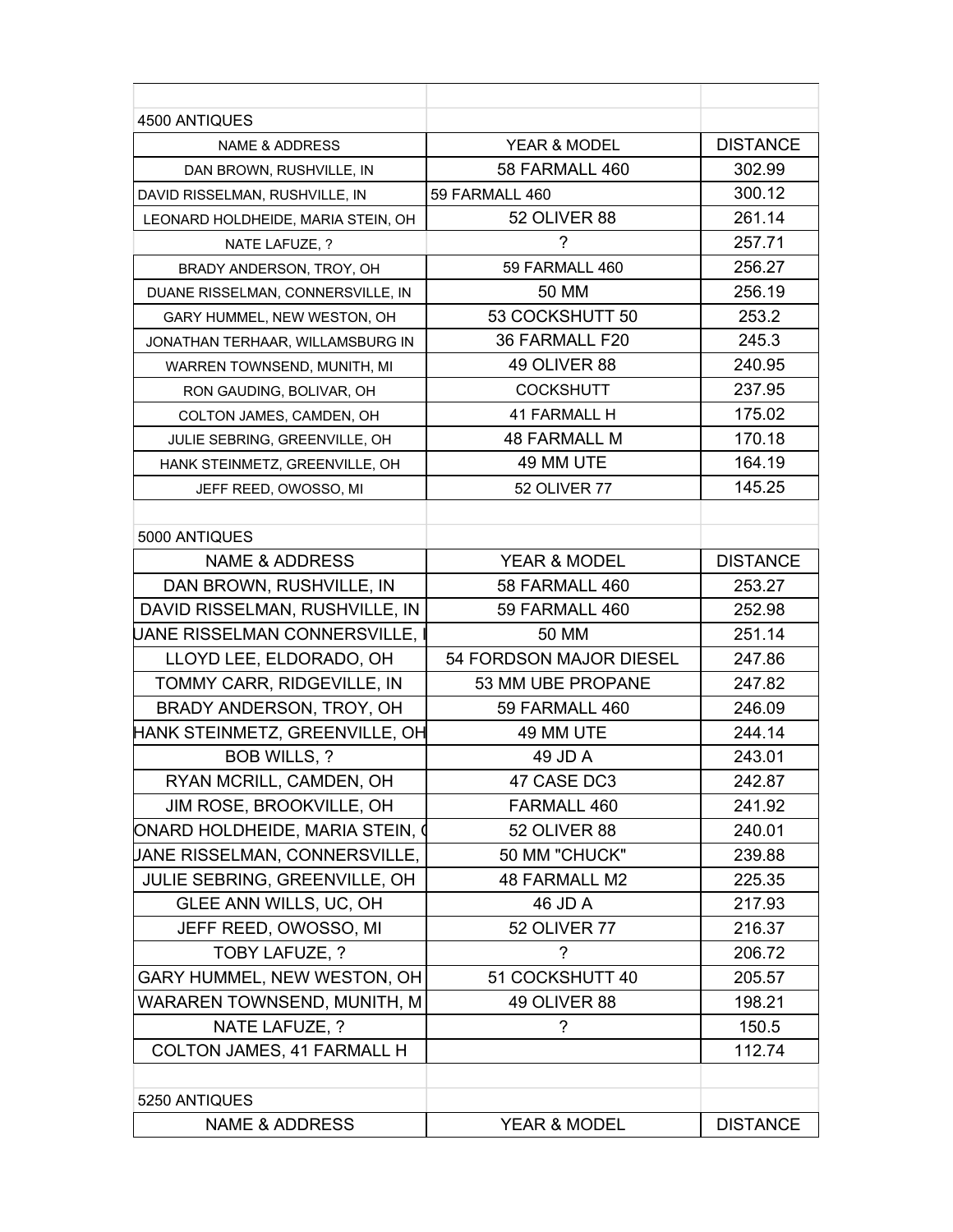| LLOYD LEE, ELDORADO, OH         | 54 FORDSON MAJ DIESEL    | 238.23          |
|---------------------------------|--------------------------|-----------------|
| TOMMY CARR, RIDGEVILLE, IN      | ?                        | 238.22          |
| <b>DUANE RISSELMAN, ?</b>       | 49 MM                    | 234.57          |
| JIM ROSE, BROOKVILLE, OH        | FARMALL 460              | 231.01          |
| WARREN TOWNSEND, MUNITH, MI     | 49 OLIVER 88             | 229.66          |
| GARY HUMMEL, GREENVILLE, OH     | 51 COCKSHUTT 40          | 227.53          |
| DAVID RISSELMAN,                | ?                        | 226.89          |
| <b>GLEE ANN WILLS, ?</b>        | $\gamma$                 | 10.3            |
|                                 |                          |                 |
| 5500 ANTIQUES                   |                          |                 |
| <b>NAME &amp; ADDRESS</b>       | YEAR & MODEL             | <b>DISTANCE</b> |
| EDGAR BILLS, MONTEZUMA, OH      | 50 JD G                  | 234.76          |
| DAN BROWN, RUSHVILLE, IN        | 58 FARMALL 460           | 239.92          |
| JANE RISSELMAN, CONNERSVILLE,   | 50 MM                    | 235.58          |
| JIM ROSE, BROOKVILLE, OH        | FARMALL 460              | 235.25          |
| LLOYD LEE, ELDORADO, OH         | 54 FORDSON MAJ DIESEL    | 232.13          |
| TOMMY CARR, RIDGEVILLE, IN      | 53 MM UBE PROPANE        | 231.76          |
| KATHLEEN EDWARDS, LIMA, OH      | <b>47 FARMALL M</b>      | 231.49          |
| FRANK MARCHAL, BRADFORD, OH     | 55 CASE 400              | 231.36          |
| BRADY ANDERSON, TROY, OH        | 59 FARMALL 460           | 227.84          |
| ONARD HOLDHEIDE, MARIA STEIN O  | 52 OLIVER 88             | 214.87          |
| MIKE HISSONG, BRADFORD, OH      | 49 M                     | 191.18          |
| GARY HUMMEL, NEW WESTON, OH     | 51 COCKSHUTT 40          | 188.97          |
| TOBY LAFUZE, ?                  | ?                        | 182.02          |
| DAVID RISSELMAN, RUSHVILLE, IN  | 59 FARMALL 460           | 179.47          |
| BOB WILLS, ?                    | 49 JD A                  | 177.83          |
| NATE LAFUZE, ?                  | ?                        | 175.97          |
| GLEE ANN WILLS, UC OH           | 46 JD A                  | 7.12            |
| WARREN TOWNSEND, MUNITH, MI     | 49 OLIVER 88             | $-1$            |
|                                 |                          |                 |
| 5750 ANTIQUES                   |                          |                 |
| <b>NAME &amp; ADDRESS</b>       | YEAR & MODEL             | <b>DISTANCE</b> |
| LLOYD LEE, ELDORADO, OH         | 54 FORDSON MAJ DIESSEL   | 233.45          |
| AVID RISSELMAN, CONNERSVILLE, I | ?                        | 231.78          |
| TOMMY CARR, RIDDGEVILLE, IN     | 53 MM UBE PROPANE        | 230.06          |
| JANE RISSELMAN, CONNERSVILLE,   | 49 MM                    | 230.03          |
| WARREN TOWNSEND, MUNITH, MI     | 49 OLIVER 88             | 225.03          |
| FRANK MARCHAL, BRADFORD OH      | 55 CASE 400              | 202.24          |
| EDGAR BILLS, MONTEZMA, OH       | $\overline{\phantom{a}}$ | 194.78          |
|                                 |                          |                 |
| 8500 FARM STOCK                 |                          |                 |
| <b>NAME &amp; ADDRESS</b>       | YEAR & MODEL             | <b>DISTANCE</b> |
| KEVIN MEYER, BLOOMINGBURG, OH   | 70 JD 4000               | 275.73          |
|                                 |                          |                 |